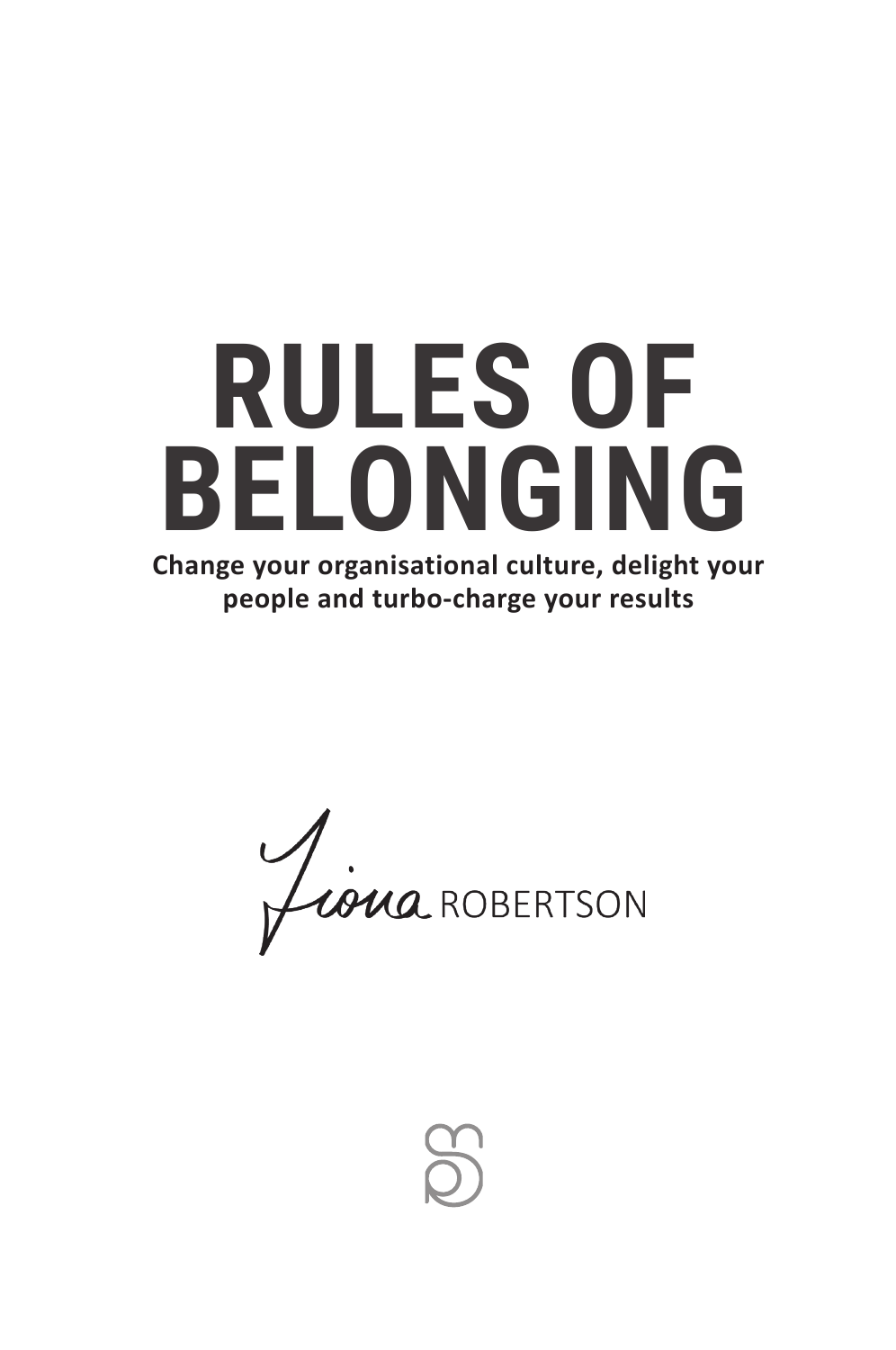## **Praise for** *Rules of Belonging*

Like many of the best ideas you come across in business, this one is deceptively simple and incredibly powerful. Now we know culture is the rules of belonging, we can figure out what those rules are today and start changing them to what they need to be.

**Magnus Gittins**, Director, Australian Graduate School of Management (AGSM) Executive Education

There's a lot of robust research behind this approach and a lot of practical experience in how to apply it in the real world. A killer combination.

**Scott Butterworth**, Chief Financial Officer, Slater + Gordon

This explains so much of the behaviour we see in teams and organisations. Fiona Robertson's ability to make sense of the mysteries of human behaviour reveals hidden patterns in what often seems like chaos. The insights in this must-read book crack the code on the drivers of organisational culture and light the pathway towards lasting leadership impact and positive culture change.

**Paul Freeman**, Chief Executive Officer, Medfin

If you want to build momentum and make the connections that will drive real change, take the ideas in this book and apply them to your organisation.

**Steve Tucker**, Chairman, Koda Capital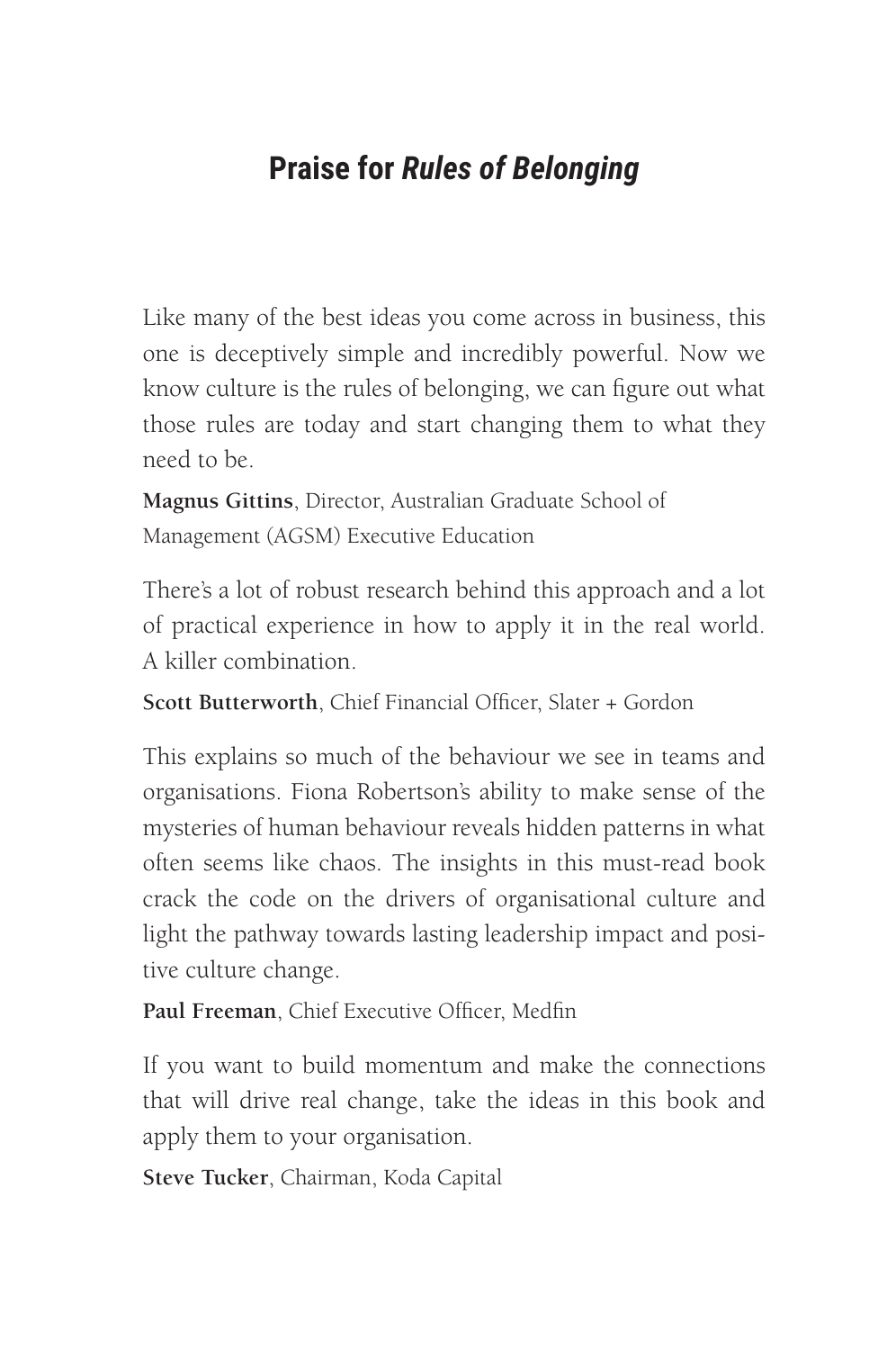There's no one ideal culture that works for every organisation. This book will help you figure out the ideal culture for yours that is both realistic and commercial.

**Shaun Dooley**, Group Chief Risk Officer, National Australia Bank

Fiona Robertson's writing shows deep insight into underlying motivators of human behaviour – something essential for all organisational change agents to understand.

**Melissa Grasso**, Head of Culture Development, National Australia Bank

Fiona has taken all the noise out of the endless debates about culture and stripped it back to something clear, compelling and tangible.

**Paul Carter**, Chief Customer Officer, Bank of New Zealand

This is the only book you'll need to buy this year on culture and belonging. Fiona gives a practical, step-by-step approach to looking at how the rules of belonging in your culture might be working for and against you. Well supported by contemporary research, this will become a valuable handbook in your arsenal on building productive team culture!

**Claire Hopkins**, Chief Student Experience Officer, RMIT Online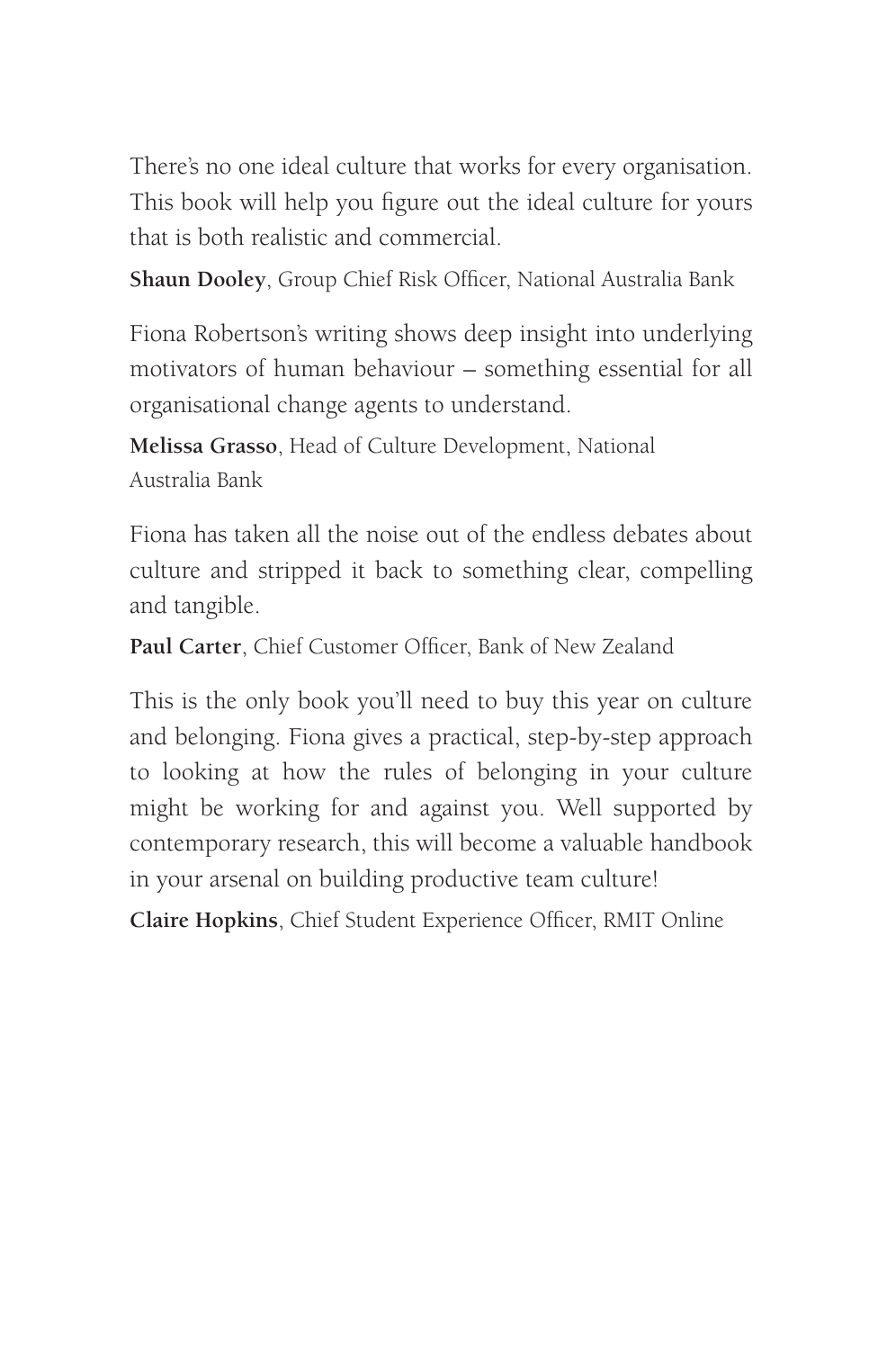'A deep sense of love and belonging is an irreducible need of all people. We are biologically, cognitively, physically, and spiritually wired to love, to be loved, and to belong. When those needs are not met, we don't function as we were meant to. We break. We fall apart. We numb. We ache. We hurt others. We get sick.'

— Brené Brown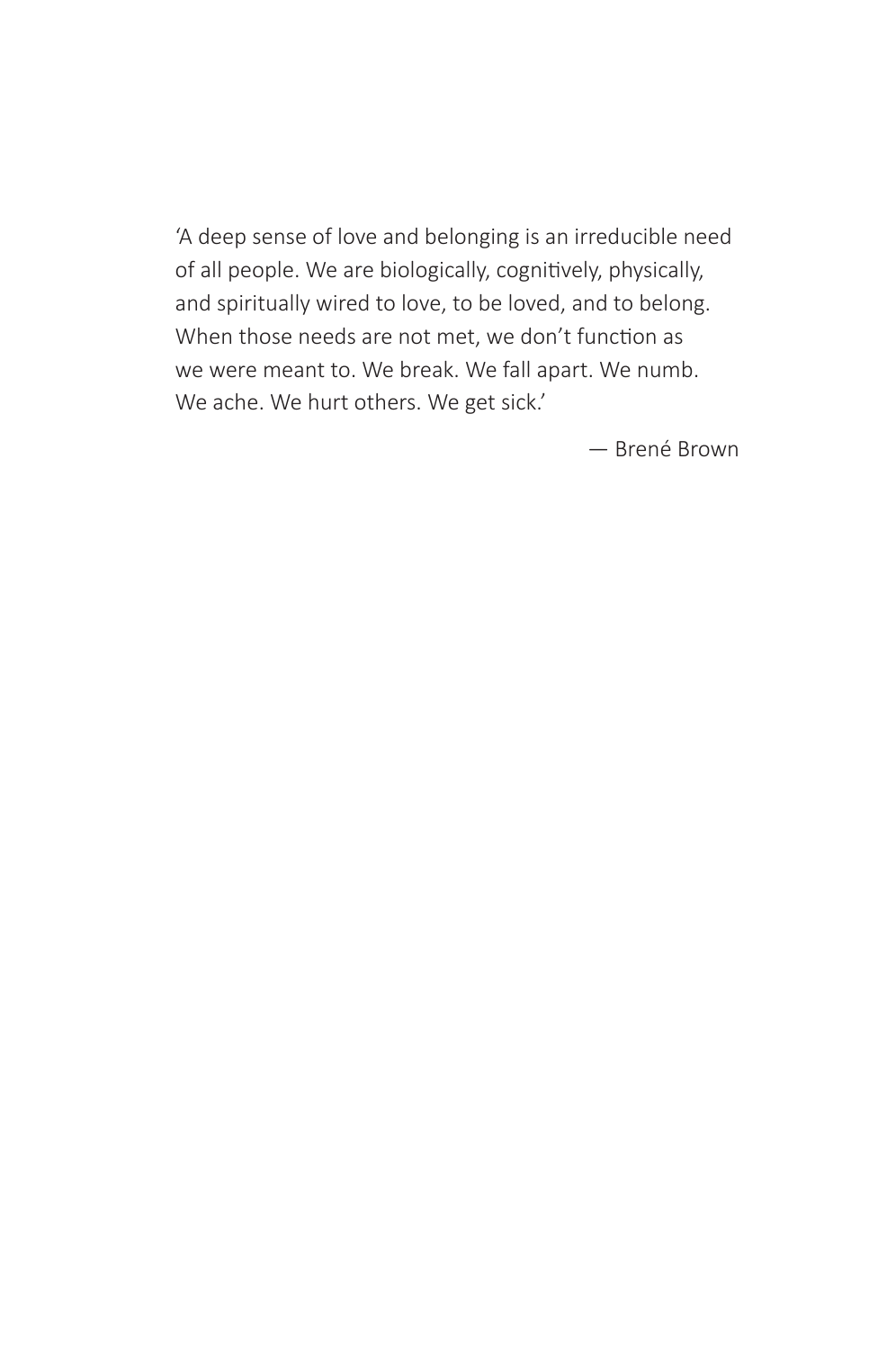First published in 2020 by Major Street Publishing Pty Ltd E | info@majorstreet.com.au W | majorstreet.com.au M | +61 421 707 983

© Fiona Robertson 2020

The moral rights of the author have been asserted.



A catalogue record for this book is available from the National Library of Australia

ISBN: 978-0-6487530-4-9

All rights reserved. Except as permitted under *The Australian Copyright Act 1968* (for example, a fair dealing for the purposes of study, research, criticism or review), no part of this book may be reproduced, stored in a retrieval system, communicated or transmitted in any form or by any means without prior written permission. All inquiries should be made to the publisher.

Cover design by Simone Geary Internal design by Production Works Printed in Australia by Ovato, an Accredited ISO AS/NZS 14001:2004 Environmental Management System Printer

10 9 8 7 6 5 4 3 2 1

**Disclaimer:** The material in this publication is in the nature of general comment only, and neither purports nor intends to be advice. Readers should not act on the basis of any matter in this publication without considering (and if appropriate taking) professional advice with due regard to their own particular circumstances. The author and publisher expressly disclaim all and any liability to any person, whether a purchaser of this publication or not, in respect of anything and the consequences of anything done or omitted to be done by any such person in reliance, whether whole or partial, upon the whole or any part of the contents of this publication.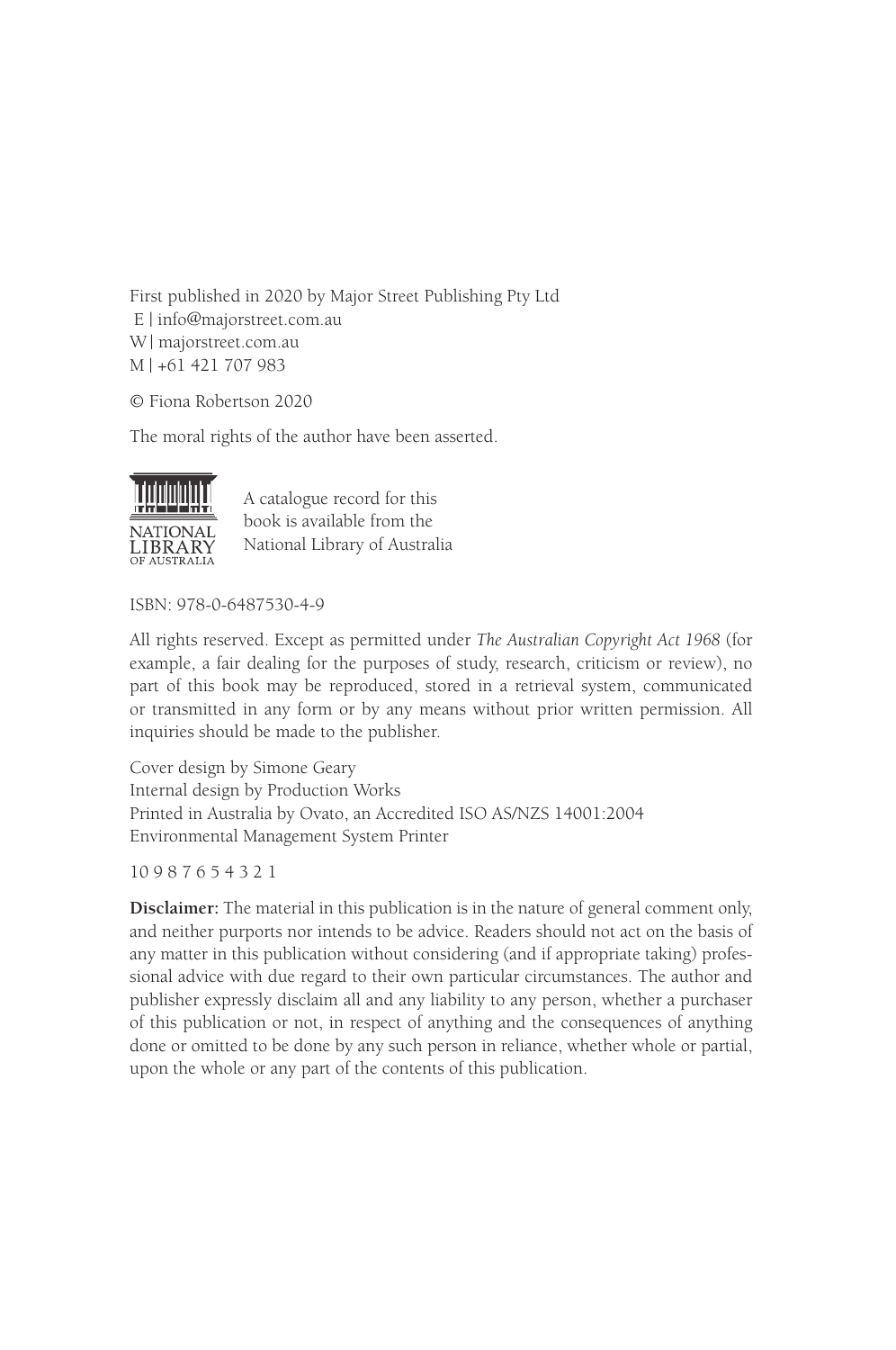# **CONTENTS**

| Preface<br>Introduction |                                                | 1<br>5 |
|-------------------------|------------------------------------------------|--------|
|                         |                                                |        |
|                         | 1. Solving the wrong problem                   | 11     |
|                         | 2. Why are the rules of belonging so powerful? | 21     |
|                         | 3. Who enforces the rules of belonging?        | 37     |
|                         | <b>PART II</b>                                 |        |
|                         | 4. Your current rule book – what are the rules |        |
|                         | of belonging in your team?                     | 49     |
|                         | 5. Your new rule book – what do you want your  |        |
|                         | new rules to be?                               | 71     |
|                         | 6. Making the shift                            | 85     |
|                         | 7. Leading culture change                      | 123    |
| Over to you             |                                                | 145    |
| Work with me            |                                                | 149    |
| About the author        |                                                | 151    |
| Acknowledgements        |                                                | 153    |
| References              |                                                | 155    |
| Index                   |                                                | 157    |
|                         |                                                |        |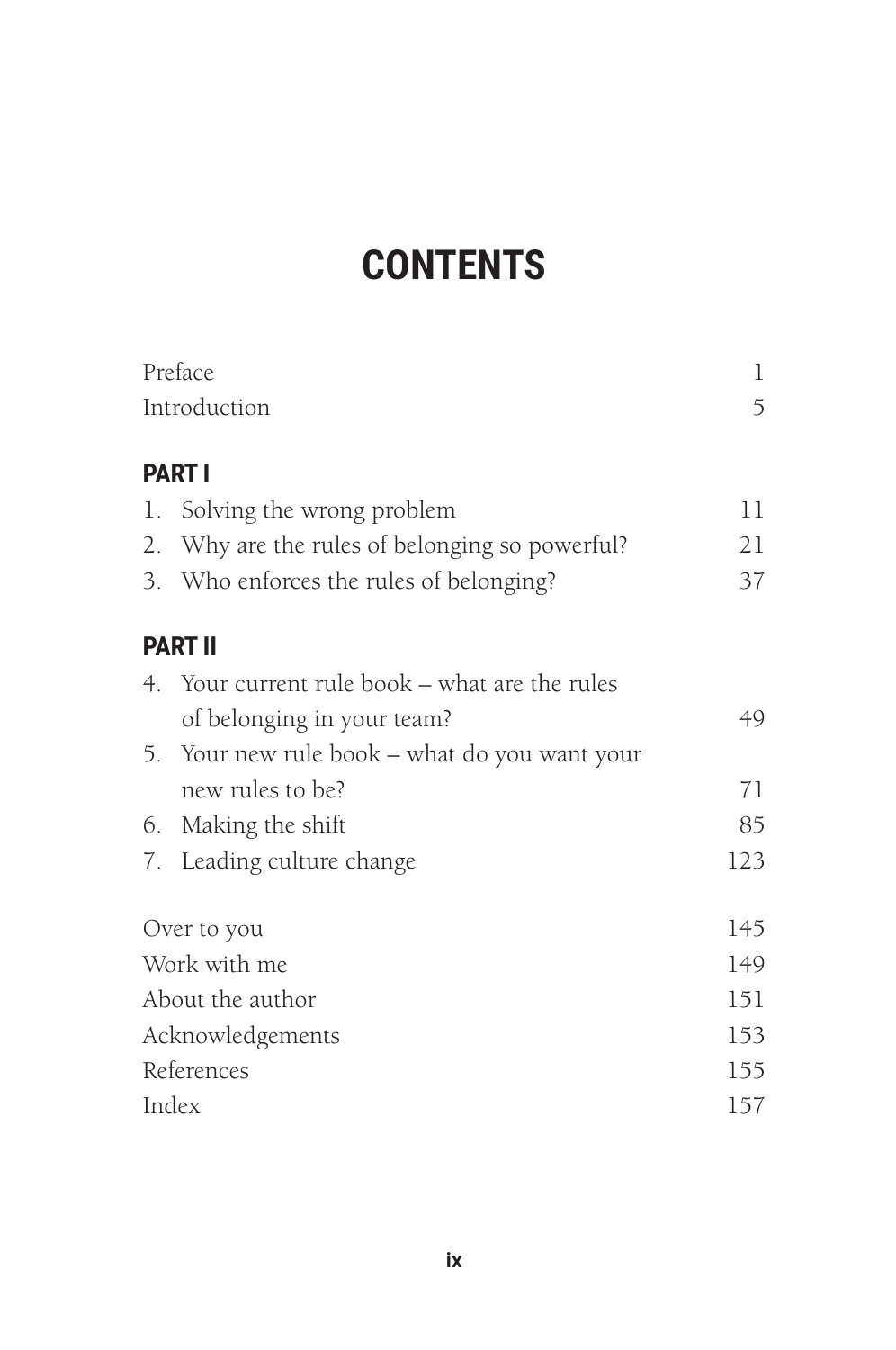## **PREFACE**

I've been obsessed with why people do what they do for my whole life.

I spent my early career as a communications consultant in media relations and issues management in London, coordinating multi-country campaigns for companies such as IBM and the Nasdaq Stock Market. During that time I came to believe that communication, or the lack of it, was at the root of most business problems. I don't mean the kind of communication that involves press conferences and interviews; I mean the kind that happens between humans in everyday interactions while they are trying to get work done. I started to wonder if I held that view because I was in the business of communications (when you have a hammer, every problem looks like a nail). So, I decided to take myself off to business school to test the hypothesis.

The three years I spent at London Business School were some of the hardest and most rewarding of my life. That was where I was first exposed to the discipline of organisational behaviour (also known as organisational development), which has now become my profession. I learned that the best organisational leaders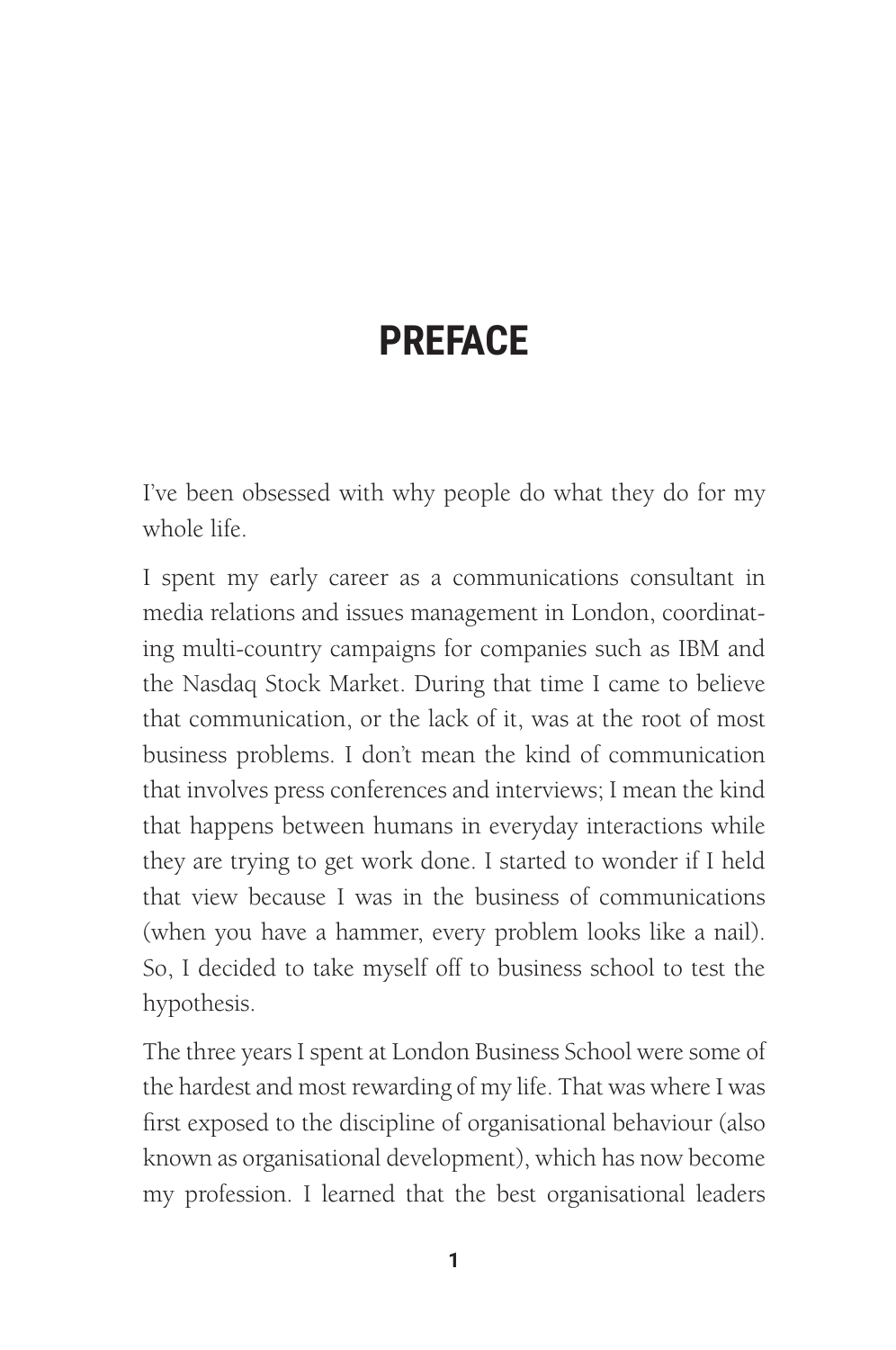around the world were those who had experienced being an outsider early in their lives. I learned that the knowledge of the group is always superior to the knowledge of any individual. I learned the difference between knowledge and wisdom. I saw how bad leadership could destroy lives and organisations and great leadership could lift people up to heights they could never have imagined. By the end of my time at business school I was more convinced than ever that communication issues were at the root of every business problem.

As a result, much of my work during and after that became about helping people operate more effectively together across all kinds of boundaries. My role morphed from being an advisor in issues management and media relations to becoming a coordinator of human interaction for the good of the whole. I became addicted to making sense of the complexity of what happens between people.

What I didn't appreciate at the time was how much of what I was doing was actually about team and organisational culture. I had no clue what that was. I just knew things were harder when people didn't work well together and far easier when they did. I knew there were lots of invisible and powerful dynamics operating under the surface of these various groups and just flew by the seat of my pants trying to guess what was really going on for people.

What I've learned through all this is that humans are infinitely complex and remarkably simple all at the same time. My fascination with human dynamics has only grown stronger with time and I see no chance of that changing any time soon. I'm obsessed – hopefully in a productive and not at all creepy way.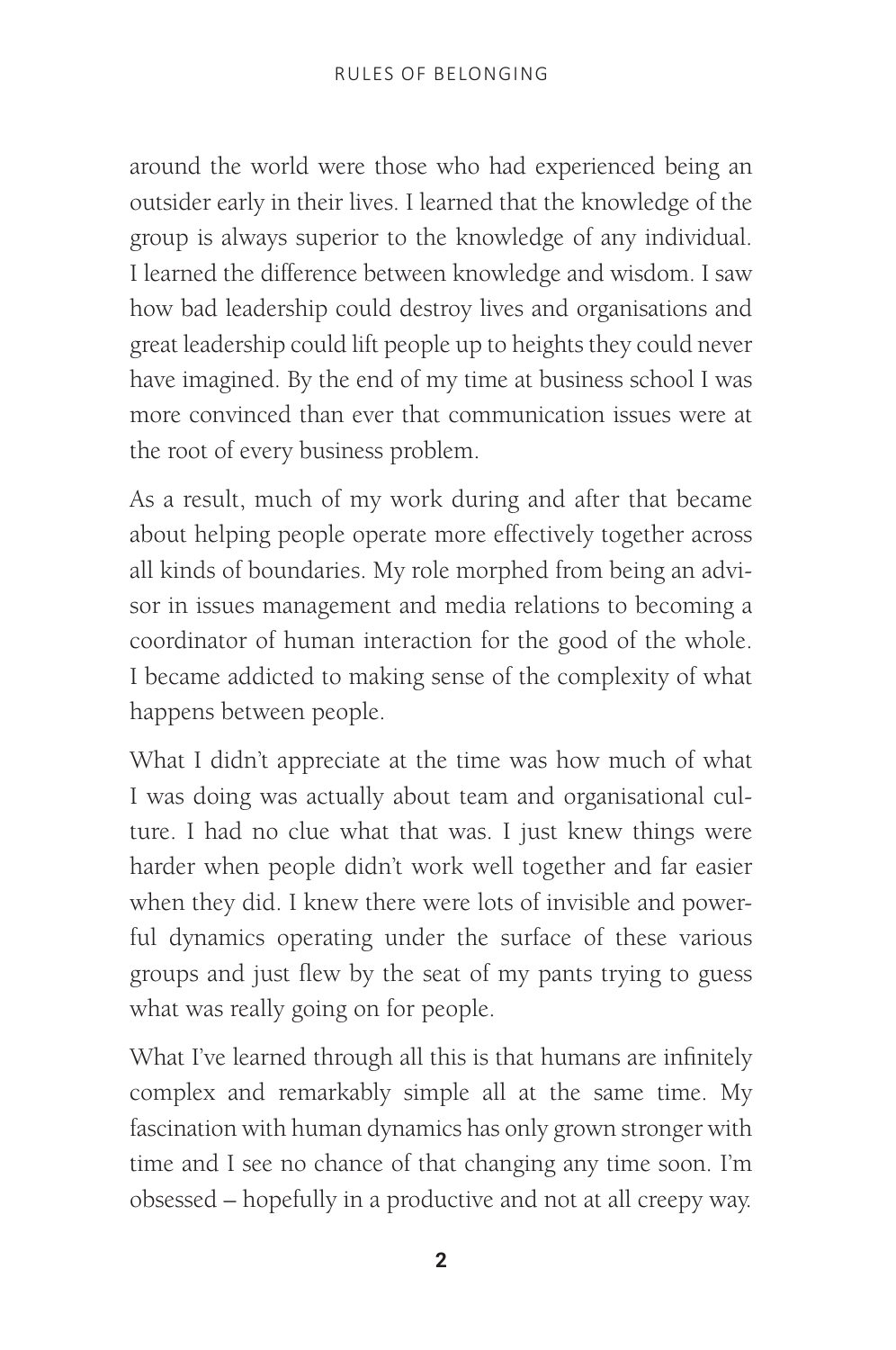After coming back to Australia, I spent many years consulting for a large range of clients as well as working in culture change roles at NAB, one of Australia's 'big four' banks – ultimately becoming Head of Culture there. The work was wonderfully complex and challenging, and included introducing a set of values, translating those values into observable behaviours and embedding them into the performance management system (they were later de-emphasised in that system), and doing some of the groundwork for the development of the organisational purpose that was launched around the time I left.

I've learned a lot about what works and what doesn't when you're trying to change team or organisational culture. Above all, I've learned what culture is and what it isn't, how it actually operates, and what a culture needs from its leaders.

## **THE COVID-19 EFFECT**

As this book enters the final production process, the world is grappling with the COVID-19 virus and everything has changed around us.

Our sense of belonging has been fundamentally disrupted.

We've watched as our tribes have dispersed and reformed in a much faster and more fluid way than we've ever experienced before.

Most of us are feeling especially uncomfortable and that's a big part of why.

Of course, we're also experiencing grief – lots of grief – for the tens of thousands who have been lost, for the millions who are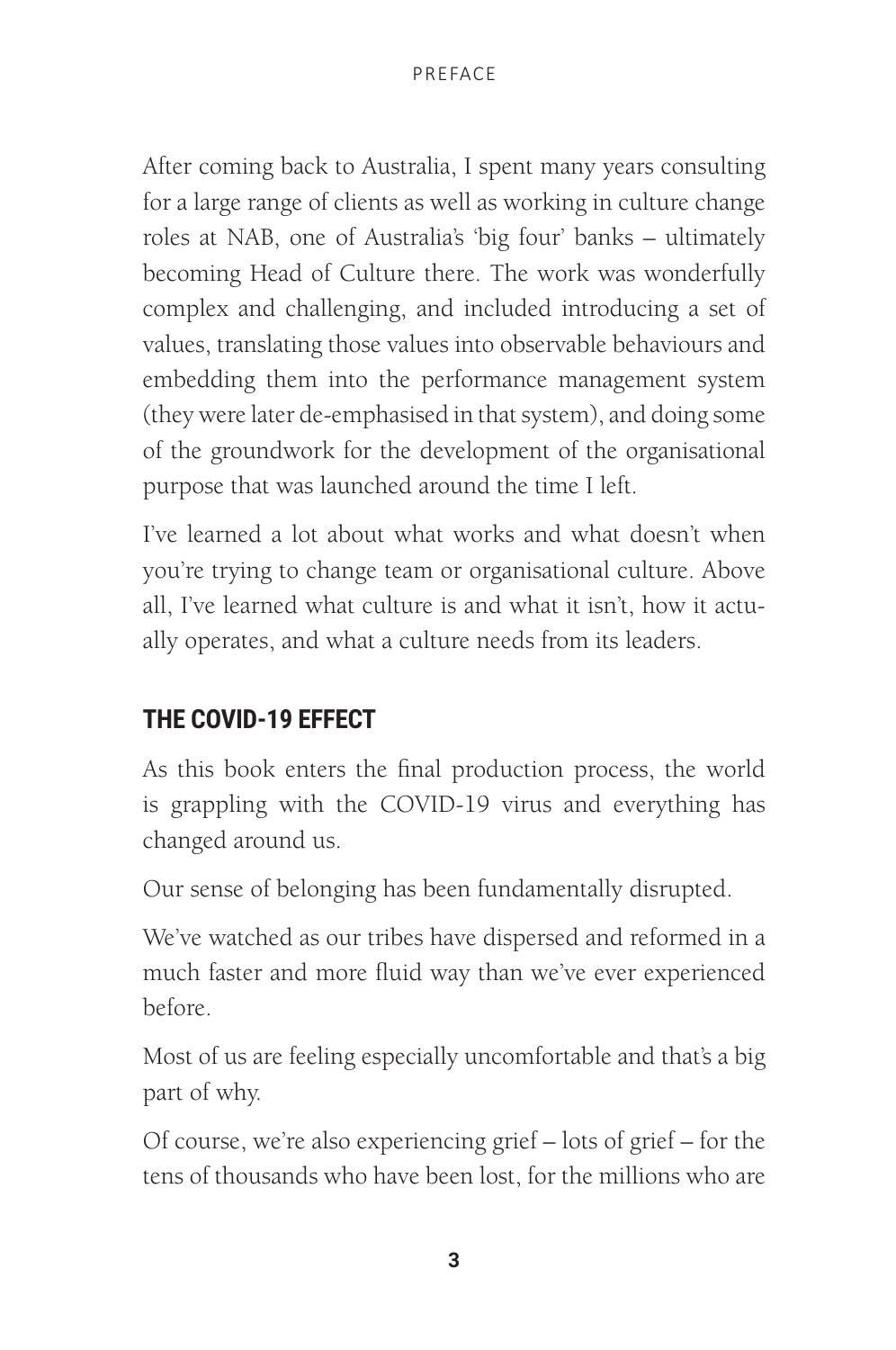struggling, for the sheer scale of what is happening around us, for the lack of control, for the lost opportunities.

As the ultimate social species, the cognitive dissonance of staying apart to stay safe is intensely unsettling.

But even as I write these few paragraphs, I see the beginnings of what's to come. A mass revisiting of our business strategies and the meaning behind them.

What we must not miss is the opportunity to also revisit our cultures. Our team and organisational cultures are changing right now. The rules of belonging are shifting. They are unfrozen. The only thing we can be certain of is that they will refreeze again, and it may be sooner than we think. The new rules may support and accelerate our new strategies or may hinder and delay them. It will happen by accident or it will happen deliberately.

I urge us to seize the opportunity to make it deliberate.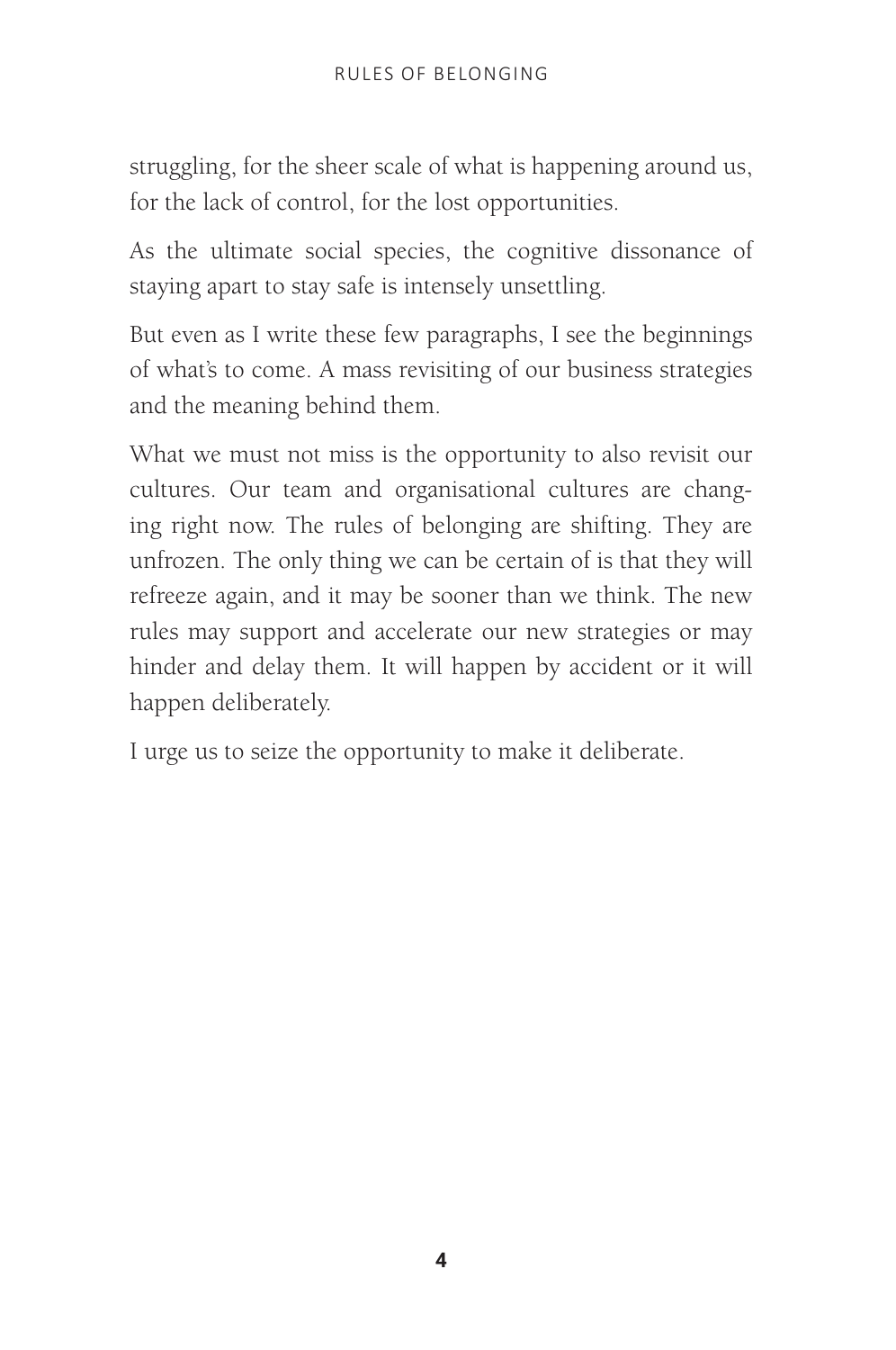# **INTRODUCTION**

Jeff leads a team of eight, most of whom have their own direct reports, working inside a large, complex organisation. He spends endless hours trying to get his people to work effectively with each other and with other teams. He's getting nowhere fast.

Jeff has lost count of the number of times he's had a member of his team come to him and complain about an issue they're having with one of their colleagues being unsupportive or difficult. If he steps in and tries to broker a truce, it invariably turns into a game of 'you said/they said' and further damages the relationship between them. If he raises the contentious issue in a team meeting, no-one says anything, or they all say everything's fine – but he knows it's not fine.

He has tried several things to get the team to work better together. Once he had them all work on a team purpose statement, and another time they agreed to a set of team values. But in the end the words they'd crafted had no relationship with what was actually happening in the team. Worse, they were often used as 'helpful' reminders from one team member to another about how they were somehow failing to live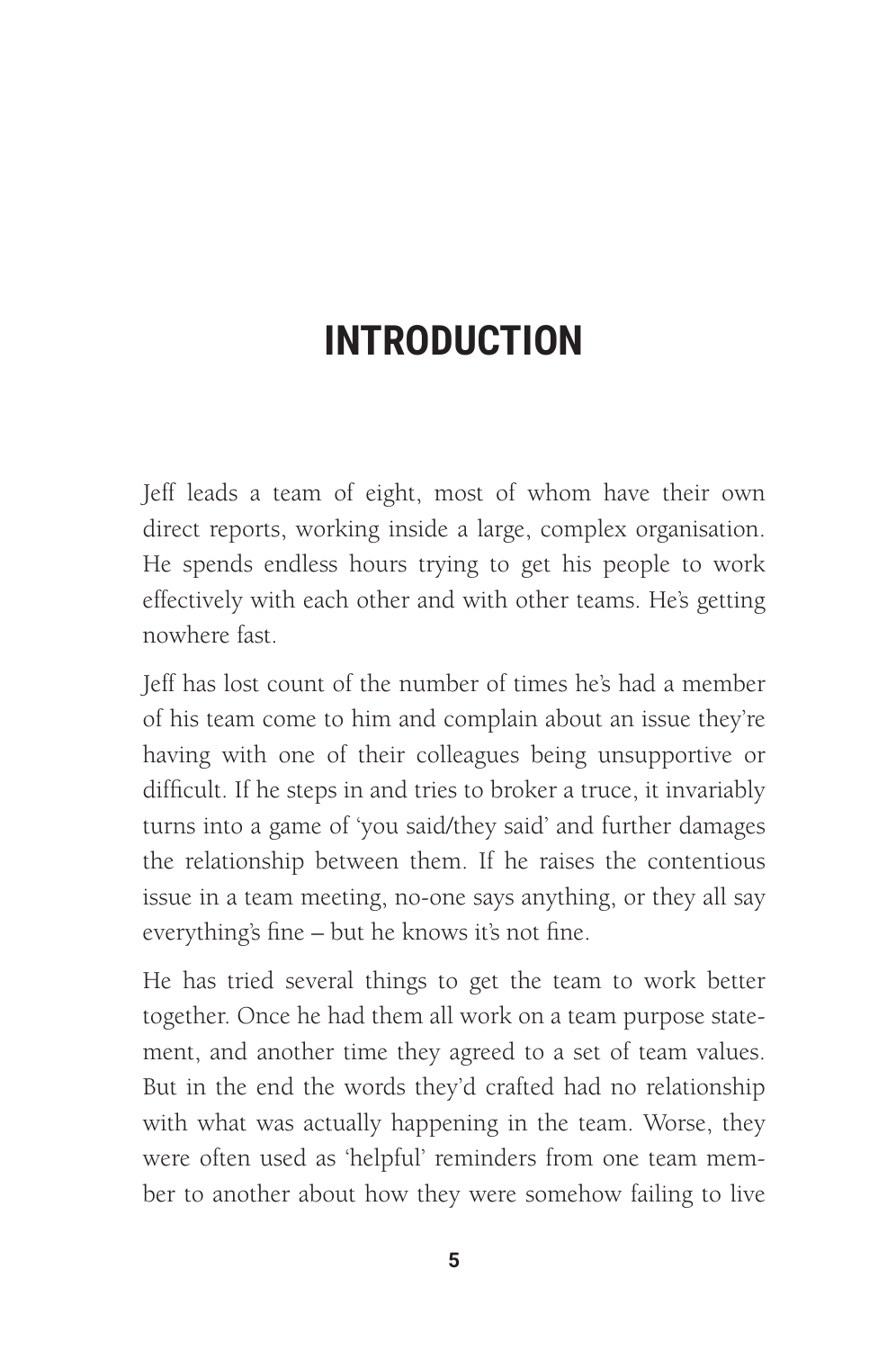up to the ideal of the value. This just made the relationships between the team members even more strained.

The tension between Jeff's team members makes everything they do harder. Every decision takes longer than it needs to because the debates are fuelled by interpersonal frustrations instead of genuine concern for getting the best outcome for customers and the organisation. They waste so much time on power struggles. Stress levels are always high because no-one is convinced that the others are well-intentioned, so they endlessly second guess the motives behind their colleagues' actions. It's completely exhausting, feels horrible and stops them from performing anywhere near as well as they could.

Jeff would give anything for his people to help each other more and to work more effectively with other teams. He wants them to have each other's back and sort through problems together; maybe even have some fun. And he would dearly love to not have to play 'dad' in what feels like an endless game of sibling rivalry.

#### **Does this sound familiar? If you and your team feel anything like this, this book is for you.**

Why can't Jeff get any traction? Because he's solving the wrong problem. He's trying to shift his team's behaviour just by using 'surface level' devices such as values. What he doesn't understand – what most people don't understand, actually – is that values and culture are not the same thing. Values work at an individual level. Culture is what happens under the surface of interactions in the spaces between people. It lurks in the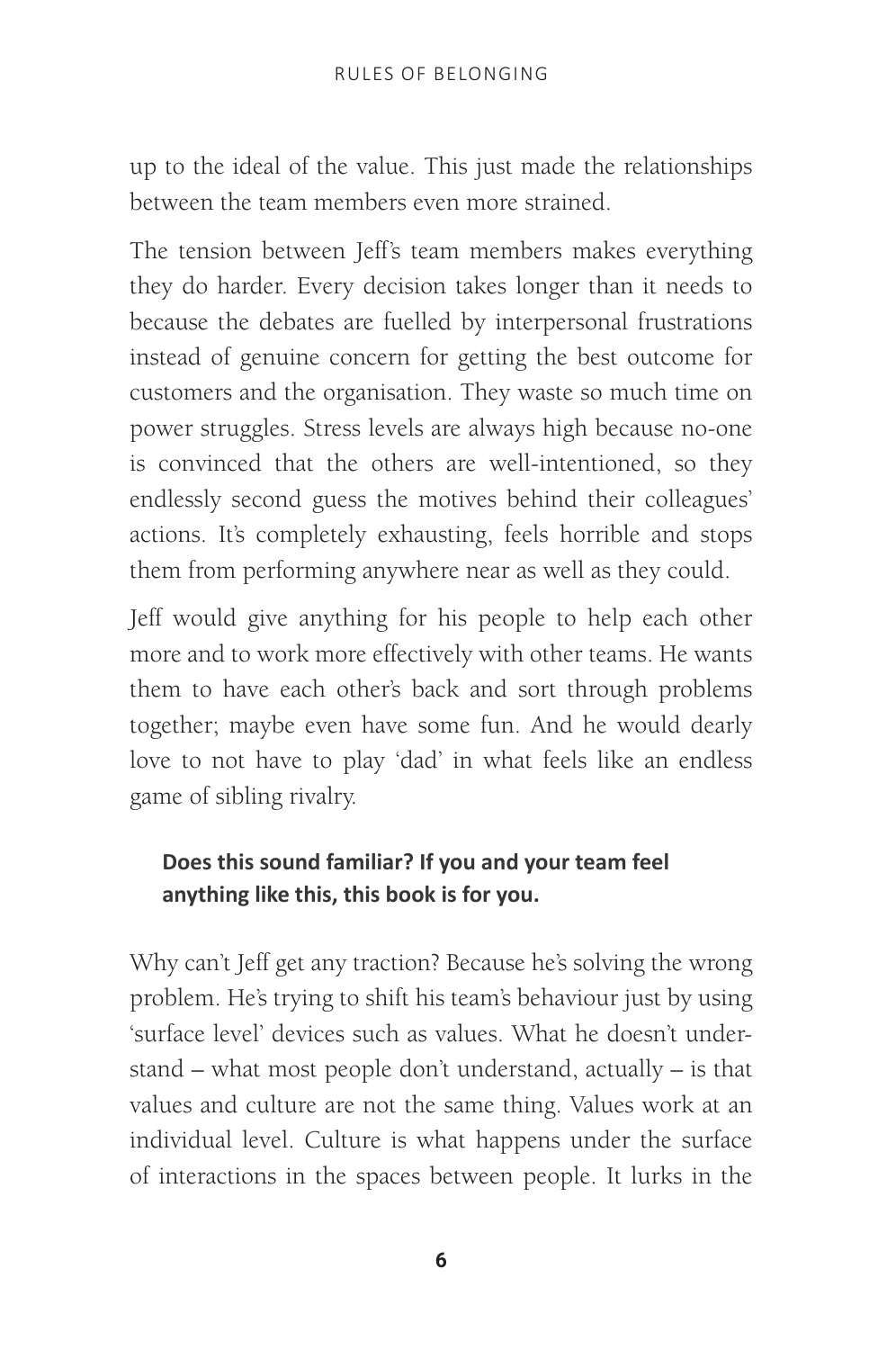interpretation of behaviour, not in the behaviour itself. It can be seen, but only if you know where to look. Once you start to see it, you will never be able to un-see it. You will have the code to unlock the secret of culture.

I can give you that code. But a word of caution: if you're reading this book hoping that I will describe the one and only perfect, shiny intervention that is guaranteed to take your culture from where it is now to where you want it to be, you need to put this book down right now and go and read one of the many, many other books that tell you there is something like that, which will work for you. I'm not going to tell you that because it isn't true. Culture doesn't work like that. I can't give you the one simple, perfect solution to 'fix' your team's culture, but I can give you the code to unlock that solution for yourself.

**There is no single intervention that works for every team or organisation because every team is starting from – and wants to end up in – a different place. Teams are as unique as fingerprints.**

The code is the ability to see the invisible rules that your team follows. Your team already has a set of rules that dictate what earns or loses 'belonging' in the group; these are the rules of belonging.

The rules of belonging are based on the behaviours that increase a person's status and acceptance in a particular group at a particular time.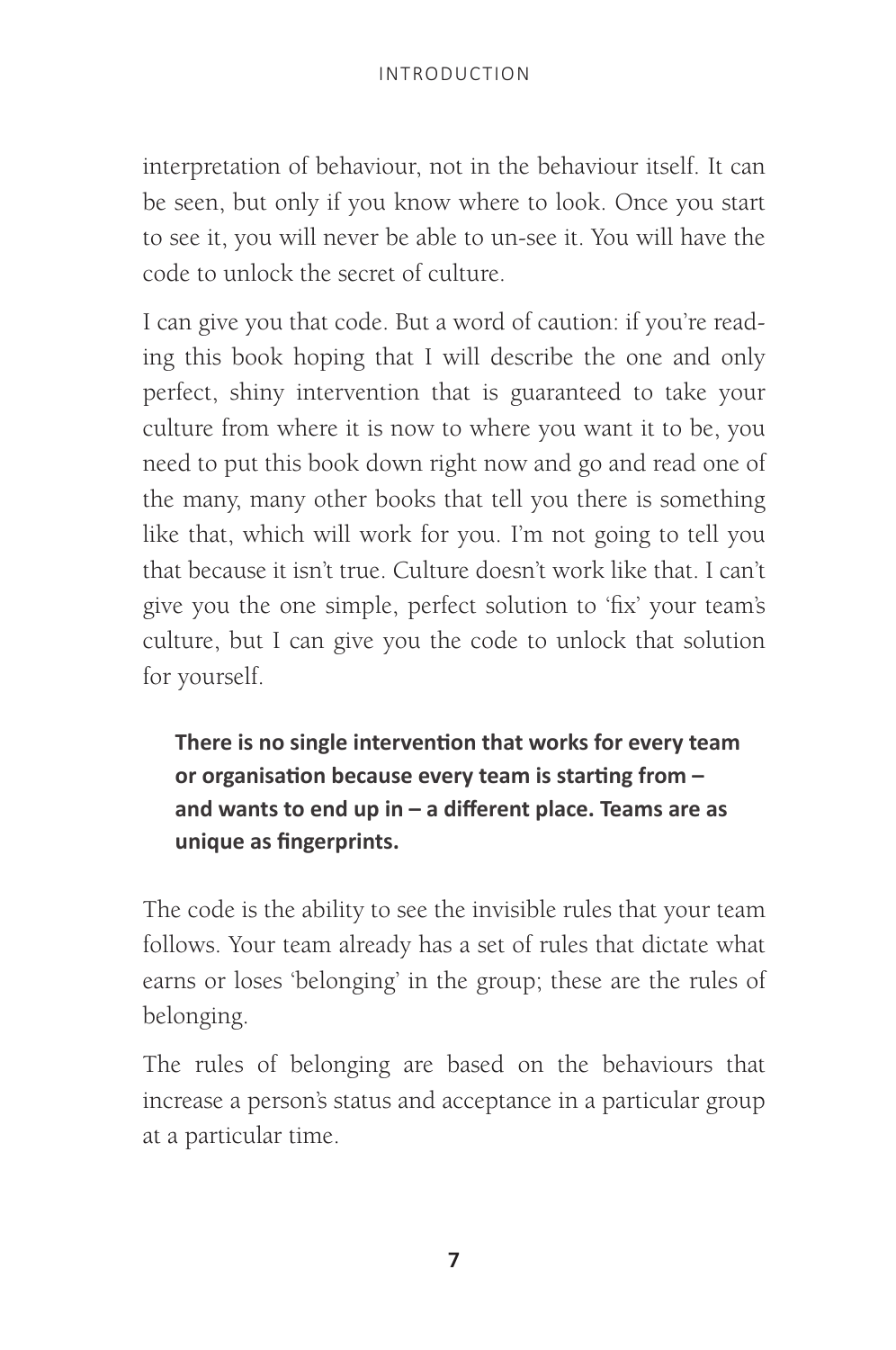Many of those rules have to do with what the leader does, how they react and how members of the team react to the behaviours they see within the team and from others outside it. The rules of belonging are the culture of your team.

If you understand what the rules of belonging are in your team today, you can understand how your team culture works, and how to change it. You do this by:

- identifying the current rules of belonging
- $\blacktriangleright$  figuring out which of those rules are encouraging helpful behaviours and which are not
- $\blacktriangleright$  designing an intervention to shift the rules of belonging so they encourage the behaviours that are helpful for your team and discourage the ones that are unhelpful.

This book will help you do that. It will help you work out what the rules of belonging currently are in your team. Then it will help you think through what you want the rules to be, give you ideas of things to try and show you examples of how you can shift from one to the other.

Then it's over to you. You need to apply the ideas in this book to your own situation. I can't do that for you (unless we work together), but I can help you do that for yourself.

**We can all do something about making work better. Whether you're the leader of a team, a member of a team or the leader of a whole organisation, there is always something you can do to shift the culture if you know where to find it.**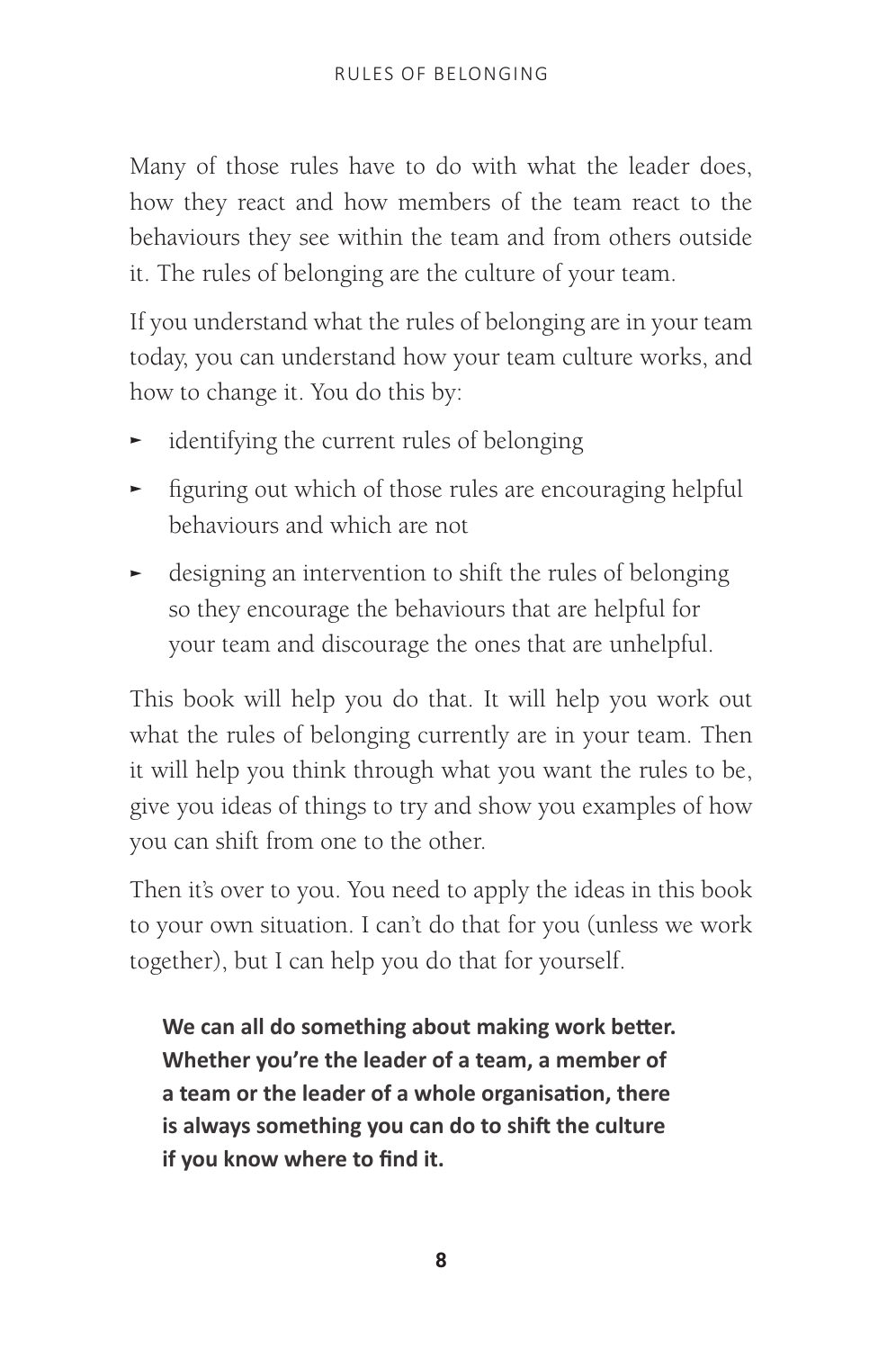

# **PART I**

Most people don't understand what culture is, how it works or why it works that way.

In part I, we will explore what culture is and isn't (spoiler alert: it's not employee engagement), why it works the way it does and why belonging is so vital to humans.

This will take us to part II, where we'll look at how to establish what the current rules of belonging are in your team, figure out what you want them to be, and start working to shift them from one to the other.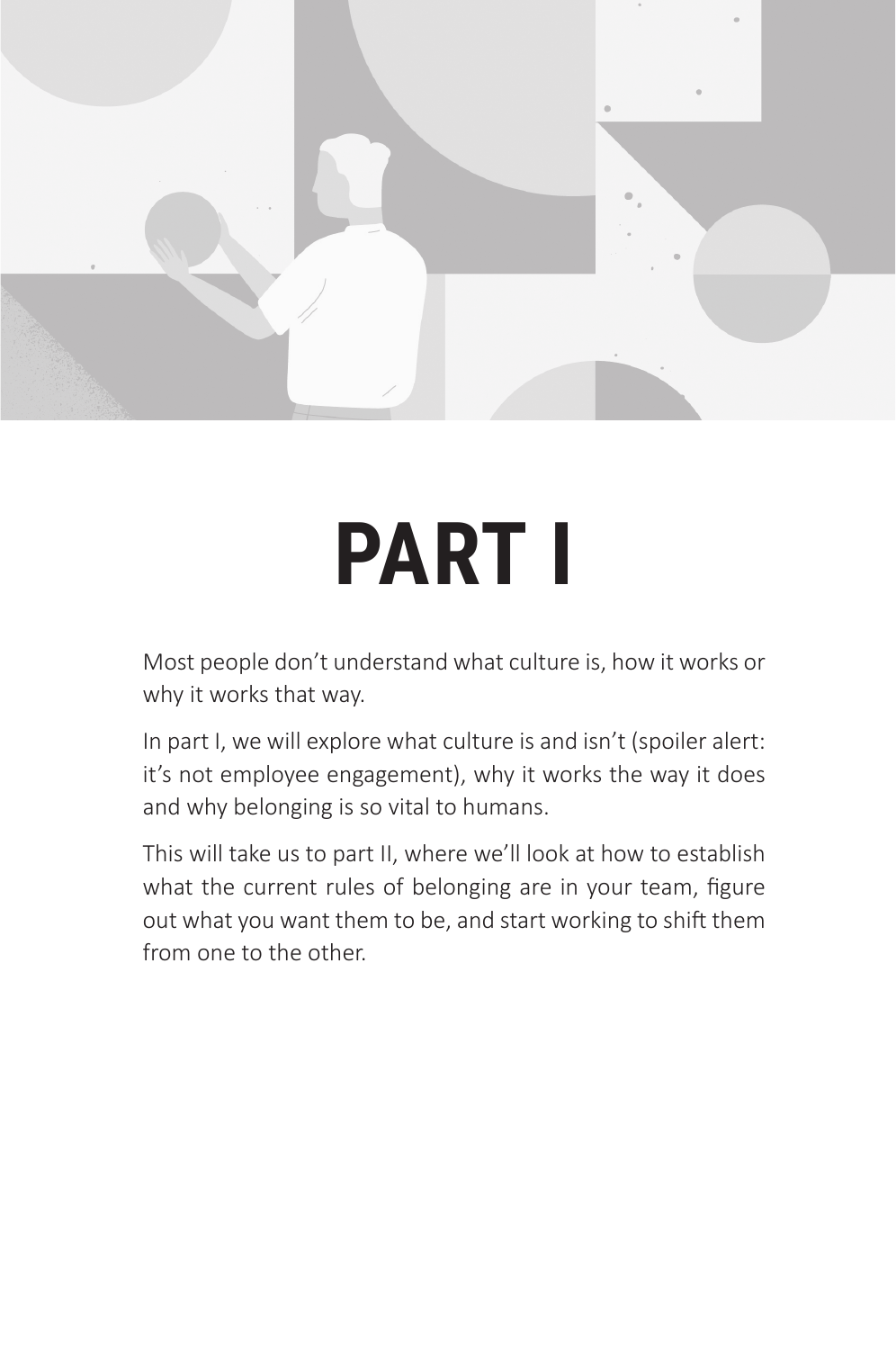**1**

## **SOLVING THE WRONG PROBLEM**

Children in Hong Kong are asked a question as part of their standard high school admissions test. They're shown a diagram of six car parking spaces that look like they are numbered, from left to right: 16, 06, 68, 88, x and 98 – where x denotes a space in which a car is already parked, obscuring the number of that space. The question asks what number is missing in the sequence, obscured by the parked car. It stumps most of the children and you may find yourself in the same situation.

The reason the question is confounding is because it has absolutely nothing to do with maths. If you flip the diagram upside down and literally look at it from a different angle, you see immediately that the sequence of spaces is actually numbered 86, x, 88, 89, 90 and 91, and the missing number is suddenly very obvious: it's 87.

Most of us would never think to look at this problem as anything other than a maths problem. We wouldn't see the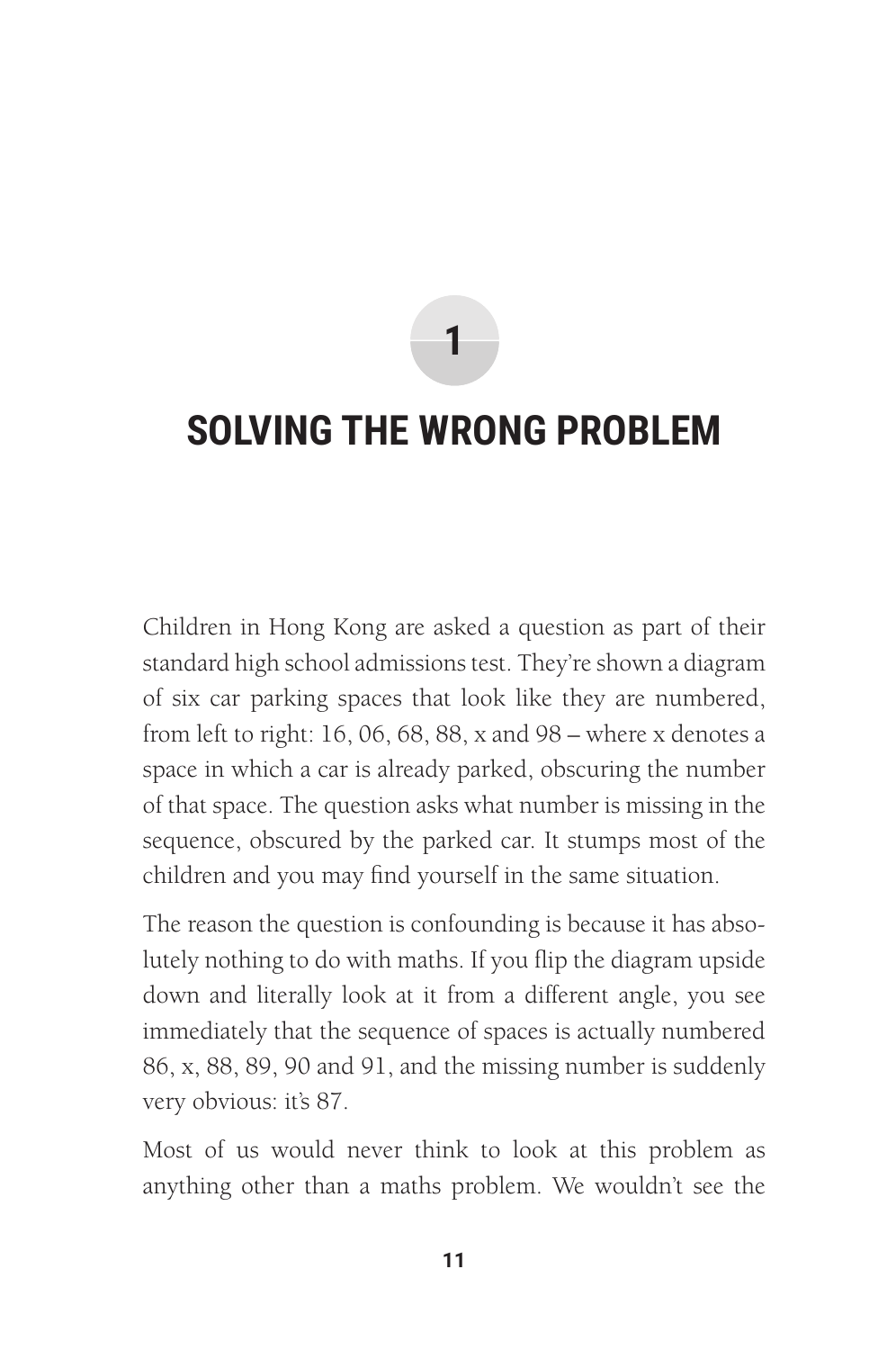hidden pattern and might waste a lot of time trying out different solutions before we eventually gave up.

**Organisational culture is just like that. If we don't know the real problem, we'll spend forever trying to solve the wrong one.**

## **ON A MISSION**

I've seen many, many attempts to change team and organisational culture using all sorts of solutions. Here's how it usually goes: everyone in the organisation is happy to agree that culture is important. They agree that something must be done. Then they try to find a surface-level, cosmetic solution because they don't know what else to do and they need to be seen to be taking decisive action – right now. Pass me the silver bullet! This usually comes in the form of a mission, vision, values or purpose statement.

I've lost count of the number of leaders who have asked me if they need to create any or all of these statements. My deeply annoying answer is: it depends.

Let's start with the purpose statement. An organisational purpose *can* be a fantastic catalyst for change in an organisation that lacks focus and needs a way to align and inspire its people. However, the purpose statement only works if – and it's a *very big* 'if' – a whole series of critical conditions exists. By all means do the work to allow the essence of your purpose to bubble up from among your people and those they serve, mould it into the perfectly articulated statement and then,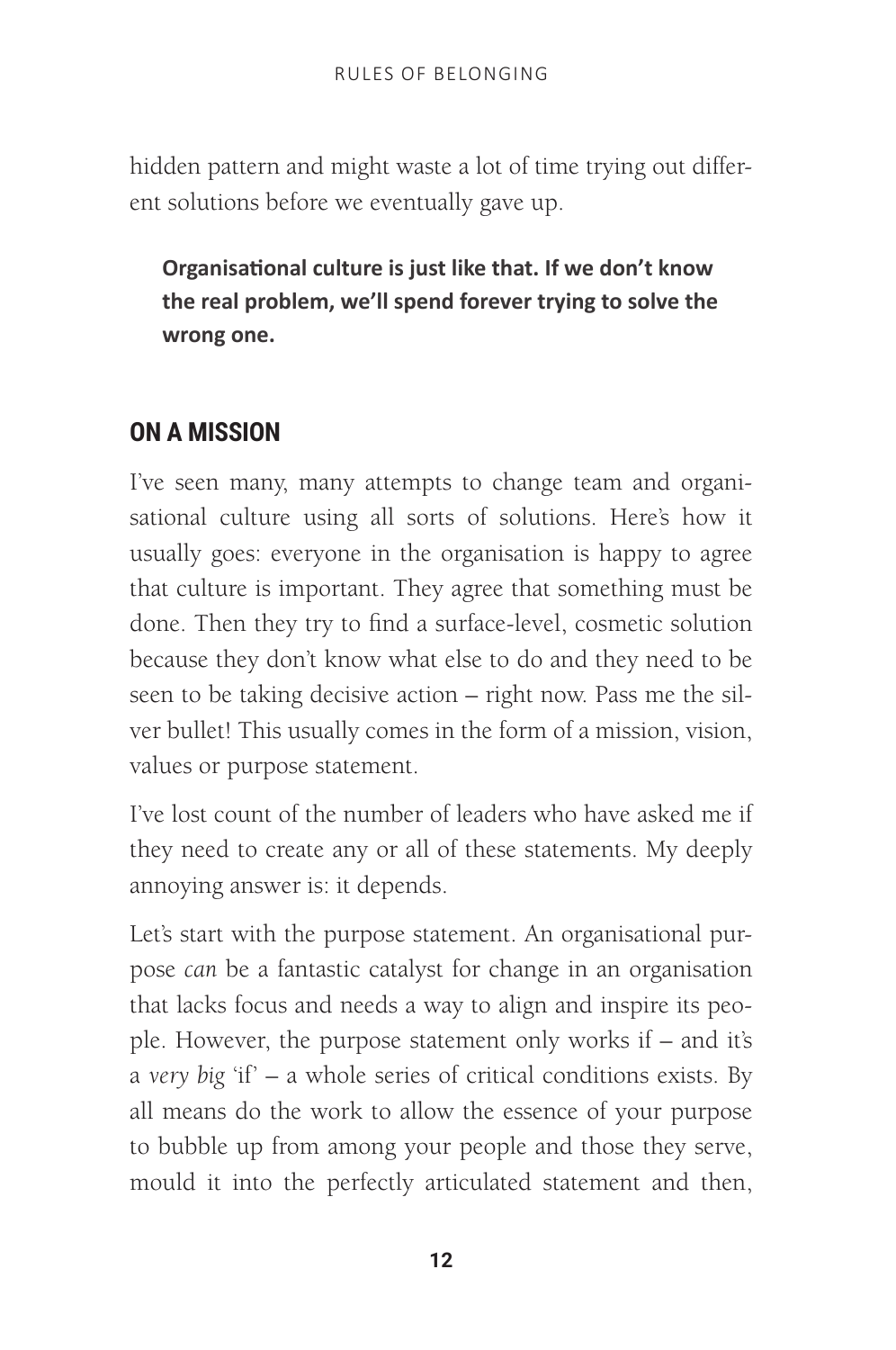critically, do the endless hard yards to make it sing inside and outside your organisation. You must know, however, that a purpose statement will only have the desired effect if your organisation genuinely has a purpose beyond making money, and that purpose:

- is something you're prepared to actively use to shape your decisions and craft your future strategy (most particularly when it is inconvenient to do so)
- $\blacktriangleright$  will attract the people you want and allow the others to self-select out
- $\blacktriangleright$  will inspire your people, those they serve and your other key stakeholders
- $\blacktriangleright$  is likely to remain constant for at least five years (ten is better).

For goodness sake, don't set a purpose unless you're prepared to actually live it.

With apologies to Oscar Wilde, the only thing worse than not having a purpose is having one that isn't real. It's the same for mission and vision statements, and particularly the case for values. In the very early days of culture change efforts, printing values on mugs and mouse mats was all the rage; it was the equivalent of hanging inspirational cat posters everywhere. The problem with this approach is that the words on the poster often bear little or no resemblance to what is happening in real life every day.

Take the oft-mentioned Enron as a perfect example. We've all heard the story of the massive scandal at the Texas-based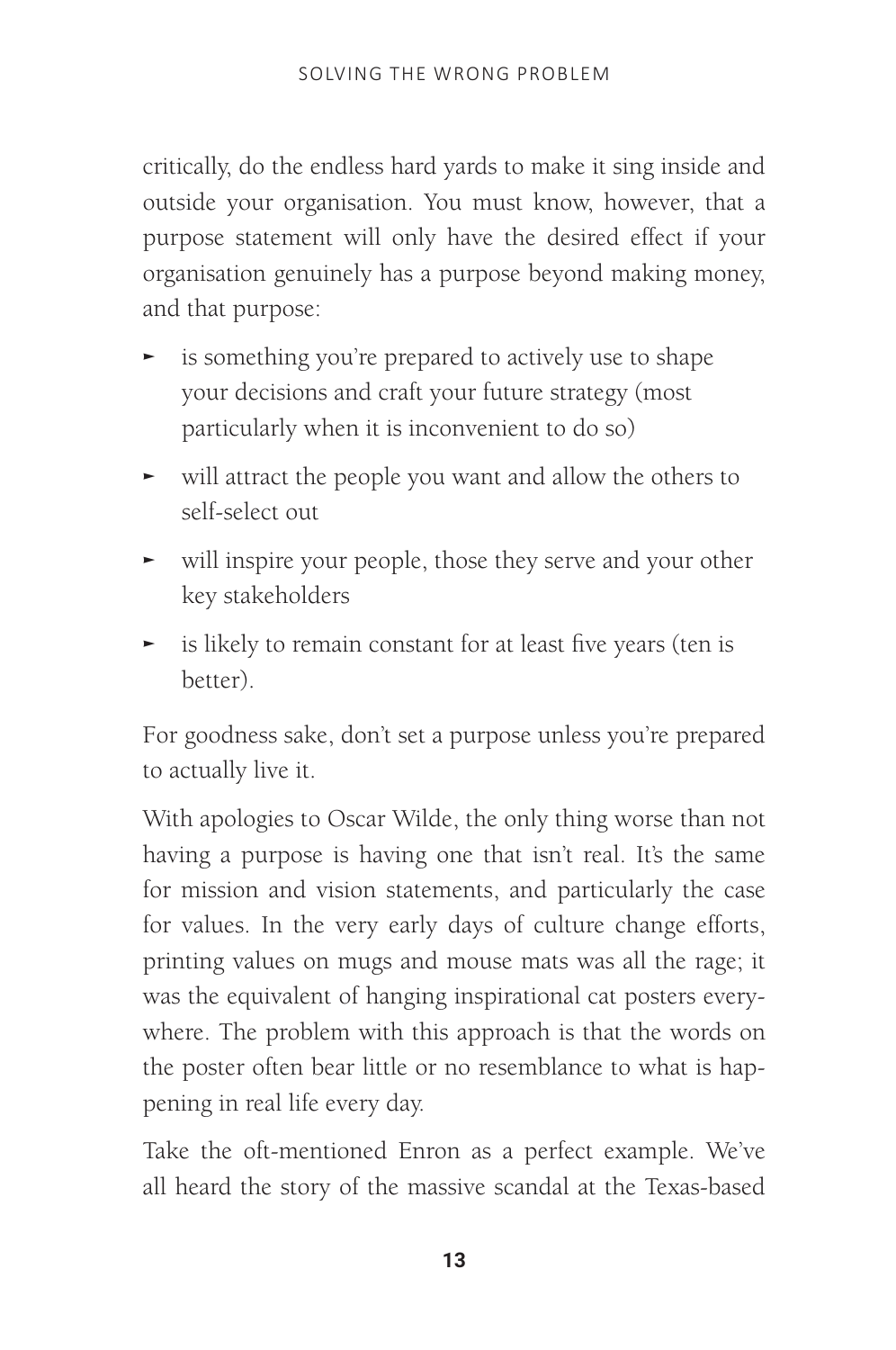energy company that resulted in what was at that point the largest corporate bankruptcy in history and numerous executives going to prison. The executives used dodgy accounting to hide billions of dollars of debt from failed projects and deals. The scandal also signed the death warrant for what was then one of the biggest and most prestigious accounting firms on the planet: Arthur Andersen.

One famous anecdote from the scandal was then-CEO Jeffrey Skilling's scathing comment during a conference call with Wall Street investment analysts. When it was pointed out that Enron was the only company that could not release a balance sheet along with its earnings summary, he replied: 'Thank you very much, we appreciate it … asshole'.

Enron's stated values at the time were:

- <sup>Ϝ</sup> respect
- $\blacktriangleright$  integrity
- $\blacktriangleright$  communication
- $\blacktriangleright$  excellence.

There are countless other examples of organisations whose stated values have had a negative correlation with company or employee actions, and yet values and mission statements continue to be the go-to solutions for cultural change.

No matter how many feel-good values statements you have, they are not going to change the culture of your organisation because they are solving the wrong problem. They are trying to change behaviour on the surface, rather than looking at what lies underneath it.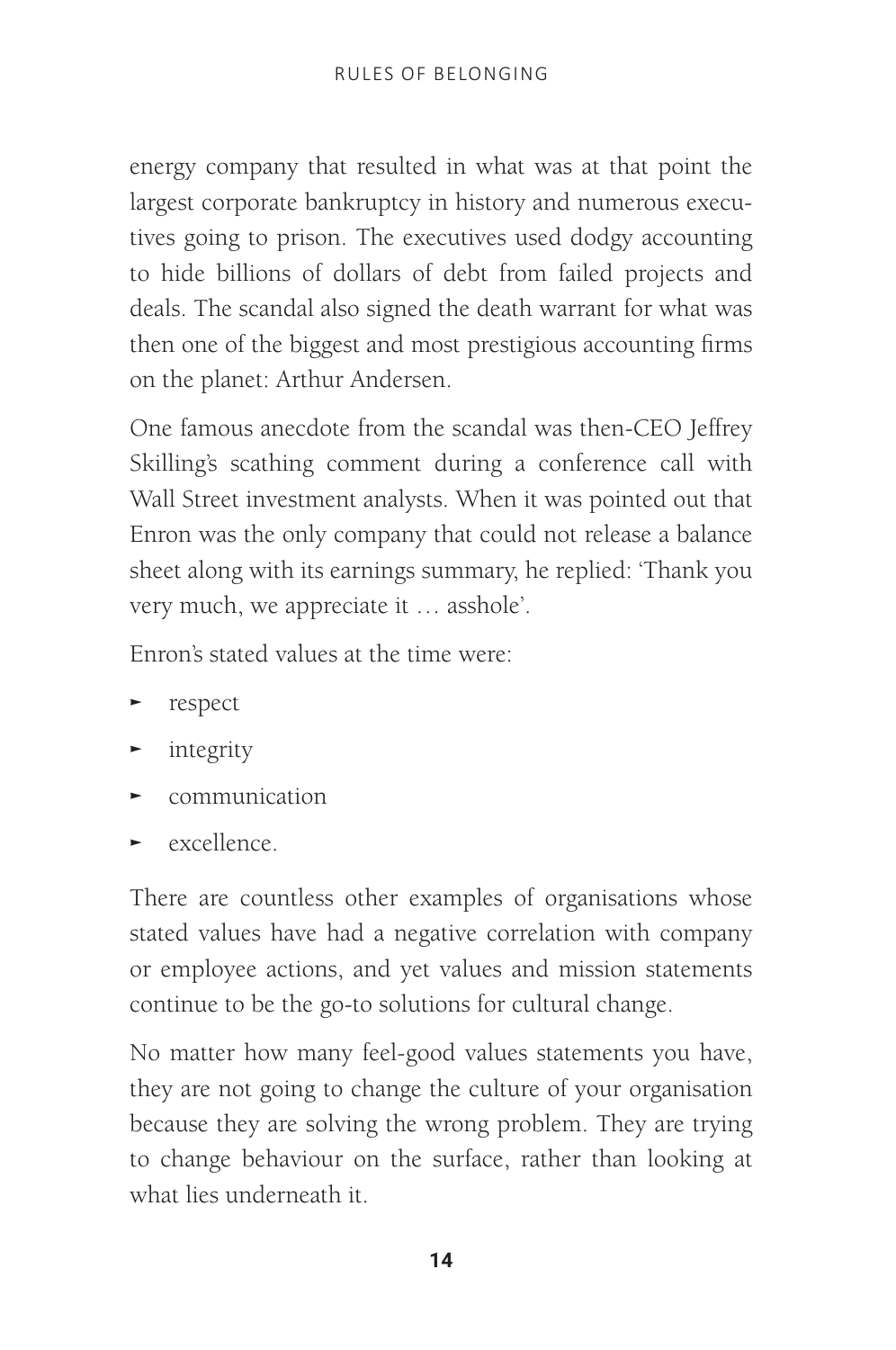## **BEHAVIOUR INTERPRETATION**

Imagine attending an important meeting and seeing one of the most senior leaders leave before the end. In some organisations this would be interpreted as: 'Wow, that person must be really busy if they need to leave this meeting early – they must be very important'. In others it would be interpreted as: 'Wow, that's extremely rude and they clearly don't understand how important this meeting is – they must be naive and unprofessional'. How can the exact same behaviour – leaving a meeting early – have two such radically different interpretations? It's because behaviour is viewed through the lens of the organisation's culture.

If being busy is routinely seen as a badge of honour in the organisation, and the number of back-to-back meetings in your calendar is a proxy for how important/powerful you are, then leaving a meeting early is interpreted as a sign of importance. It increases that leader's status and acceptance in that group.

If respecting the time of your colleagues, being clear about next steps and staying accountable are the badges of honour in the organisation, then leaving the meeting early is interpreted as unprofessional. That behaviour decreases the person's status and acceptance in that group.

**Behaviour is interpreted through the lens of the organisation's standards of 'what** *good* **looks like around here', what gets you ahead and what makes you an accepted and trusted member of the group. Those standards are the rules of belonging.**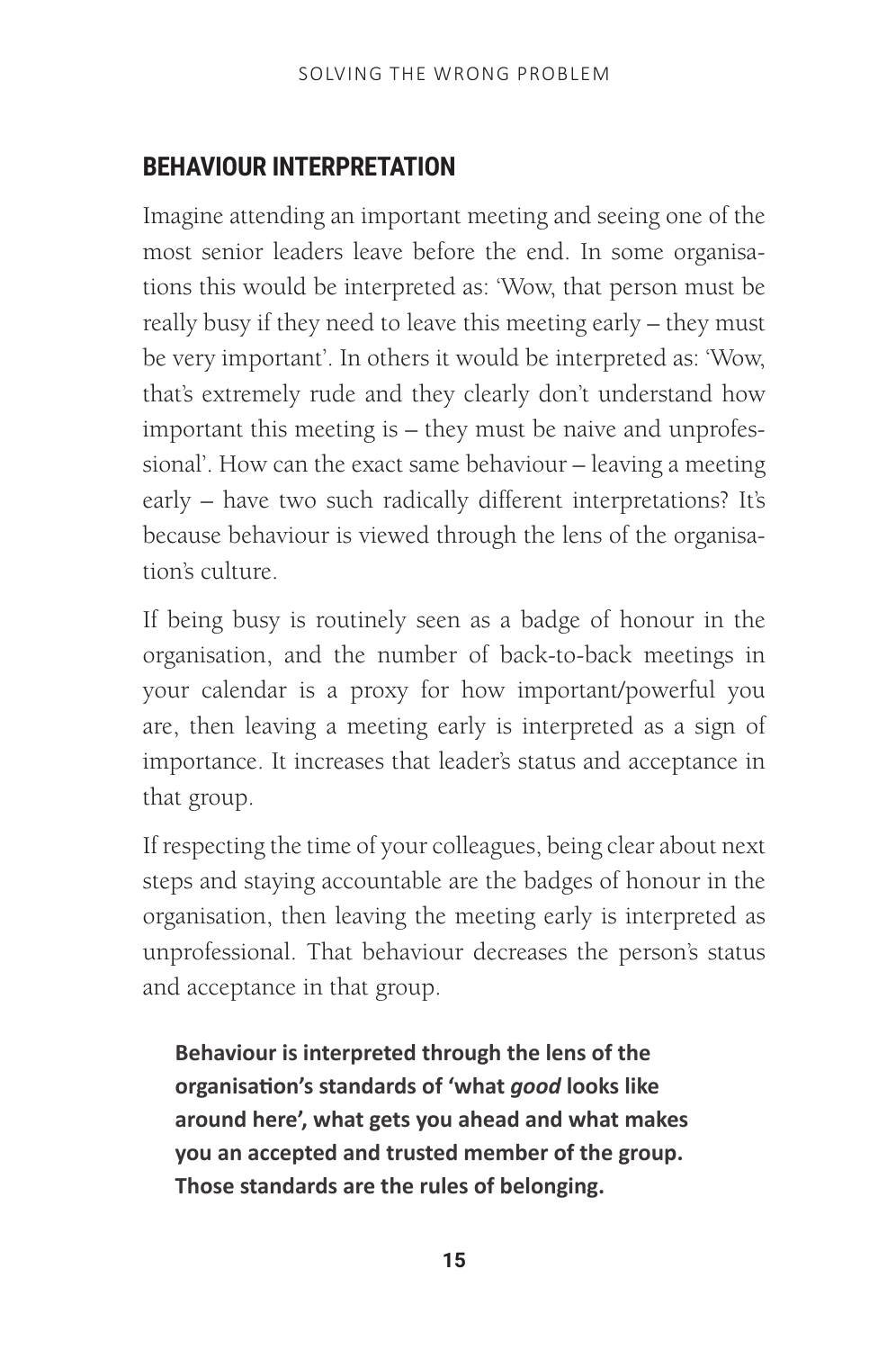The rules of belonging often have nothing to do with values or mission statements. They are all about the behaviours that increase a person's status and acceptance in a particular group at a particular time.

## **MONKEYS IN SHOES**

You may have heard the story about monkeys and bananas that is sometimes used to describe organisational culture. To me it's the perfect description of the rules of belonging.

It's based on a 1966 experiment conducted by the University of Wisconsin, and it goes like this: a group of monkeys is put in a large cage and a bunch of bananas is suspended out of reach above them. A stepladder is added. As soon as one of the monkeys climbs up to grab a banana, that monkey is shot with a water cannon. This negative reinforcement is repeated until all the monkeys stop trying to climb the ladder: they have learned that bad things happen when you try to get the bananas.

Then one of the monkeys is replaced by a new monkey who has never been shot with the water cannon. New monkey takes one look around and thinks, 'These guys are crazy – can't they see the bananas up there within our reach?'. New monkey immediately climbs the ladder – but old monkeys know that bad things happen when you climb the ladder, so they attack new monkey and stop him from getting the bananas. So pretty swiftly new monkey learns not to climb the ladder.

You can probably see where this is going. One by one the old monkeys are systematically replaced with new ones until the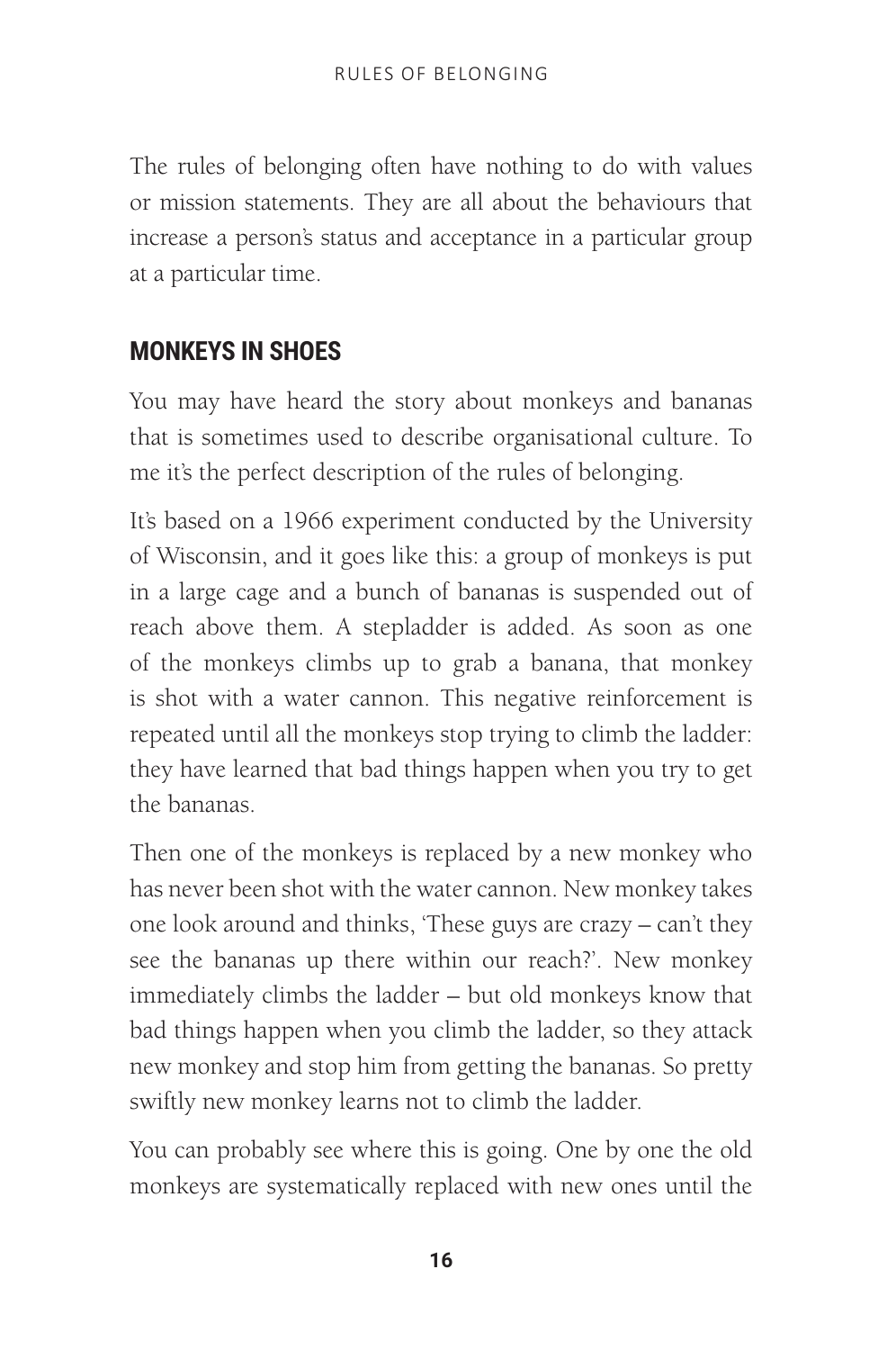whole group is made up of monkeys who have never been shot by the water cannon but – and here's the kicker – none of them attempt to climb the ladder. Why? Because they've all learned that bad things happen when you climb the ladder. Despite the fact that the whole group and every individual within it would benefit from climbing the ladder and getting the bananas, they never try again. In other words, the new monkeys quickly figured out what was considered successful behaviour in the group they had joined, and they complied with that behaviour – even though they didn't know where it had originally come from or why it made sense. It had simply become 'the way we do things around here'.

I would love to be able to tell you that humans are far more sophisticated than this, but I can't. This is exactly the way culture works in human groups. Humans identify the behaviour that is successful in the group they join and then adopt that behaviour as their own, or leave the group. Those are the rules of belonging; that's what culture is: it's the rules of belonging in a particular group at a particular time. As the wonderful musician Tim Minchin says in one of his songs, we're all just 'monkeys in shoes'.

All this might sound depressing; I mean, who wants to think that we're like a bunch of monkeys? But it's actually great news.

**It means that culture, and culture change, is much simpler than we've been led to believe. It's not easy, but it is simple.**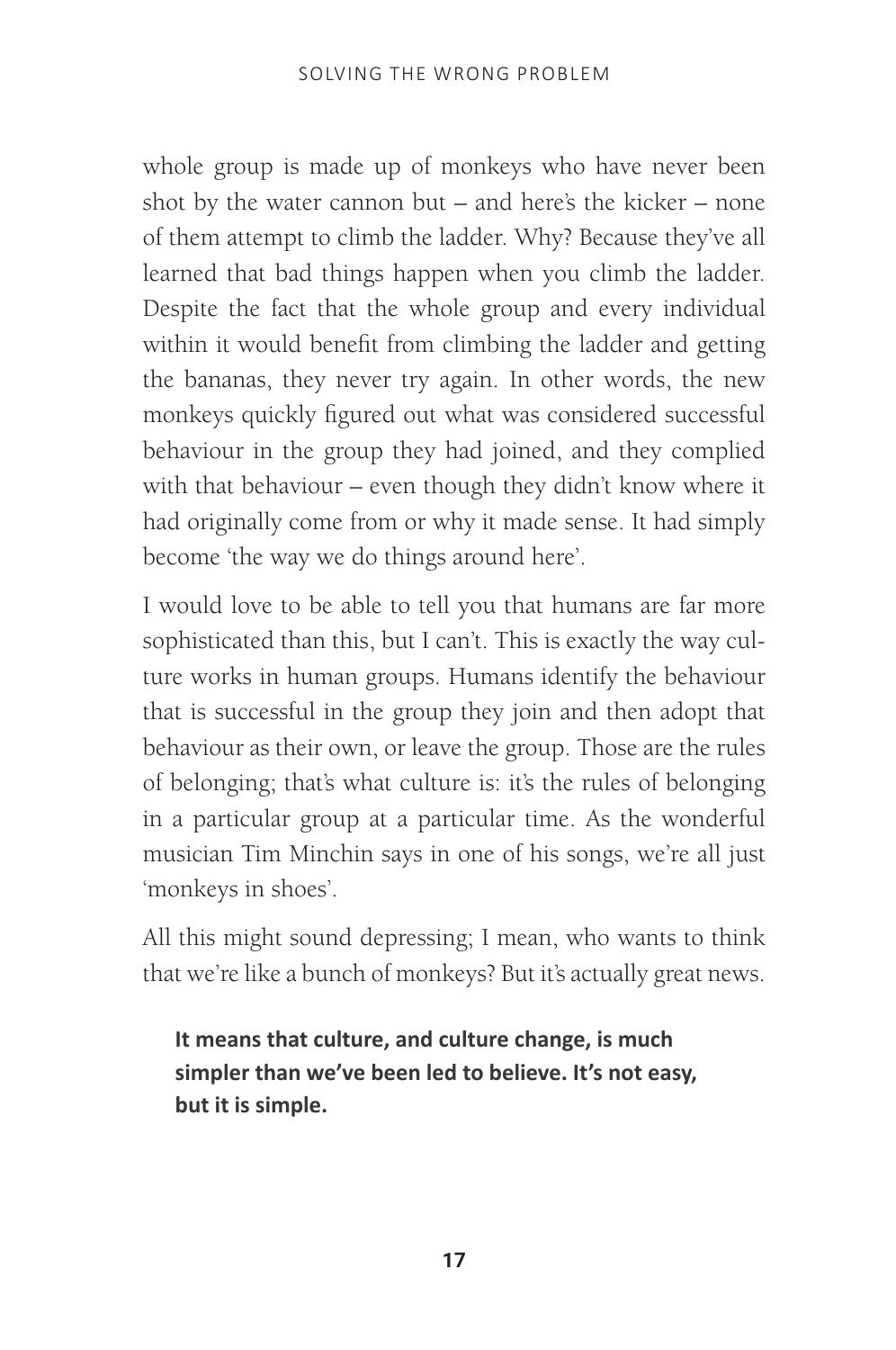One of the reasons we all reach for mission and values statements – hell, even cat posters – when we're trying to change culture is that we've always been told that culture is a deeply complicated thing. We believe we need to implement largescale, complicated interventions to make any impact and that it's too hard to change or we don't have the skills or time required.

Let's face it, in these frantic days where life is speeding up constantly, who has the time or energy to try to work all this stuff out? That's a huge part of the problem: it all seems so overwhelming and we don't know where to start. It is very, very easy to relegate culture to the too-hard basket or reach for the nearest cosmetic solution so we can be seen to be doing something.

You'll be pleased to know it's not as complicated as you might think. If you know that your team's culture is its rules of belonging, it is absolutely possible to figure out what those rules are and what you want them to be, and start to nudge them in the right direction immediately.

## **Any one of us can start to change the culture of our group, from today.**

Culture is the rules of belonging. Change the rules of belonging and you'll change your culture.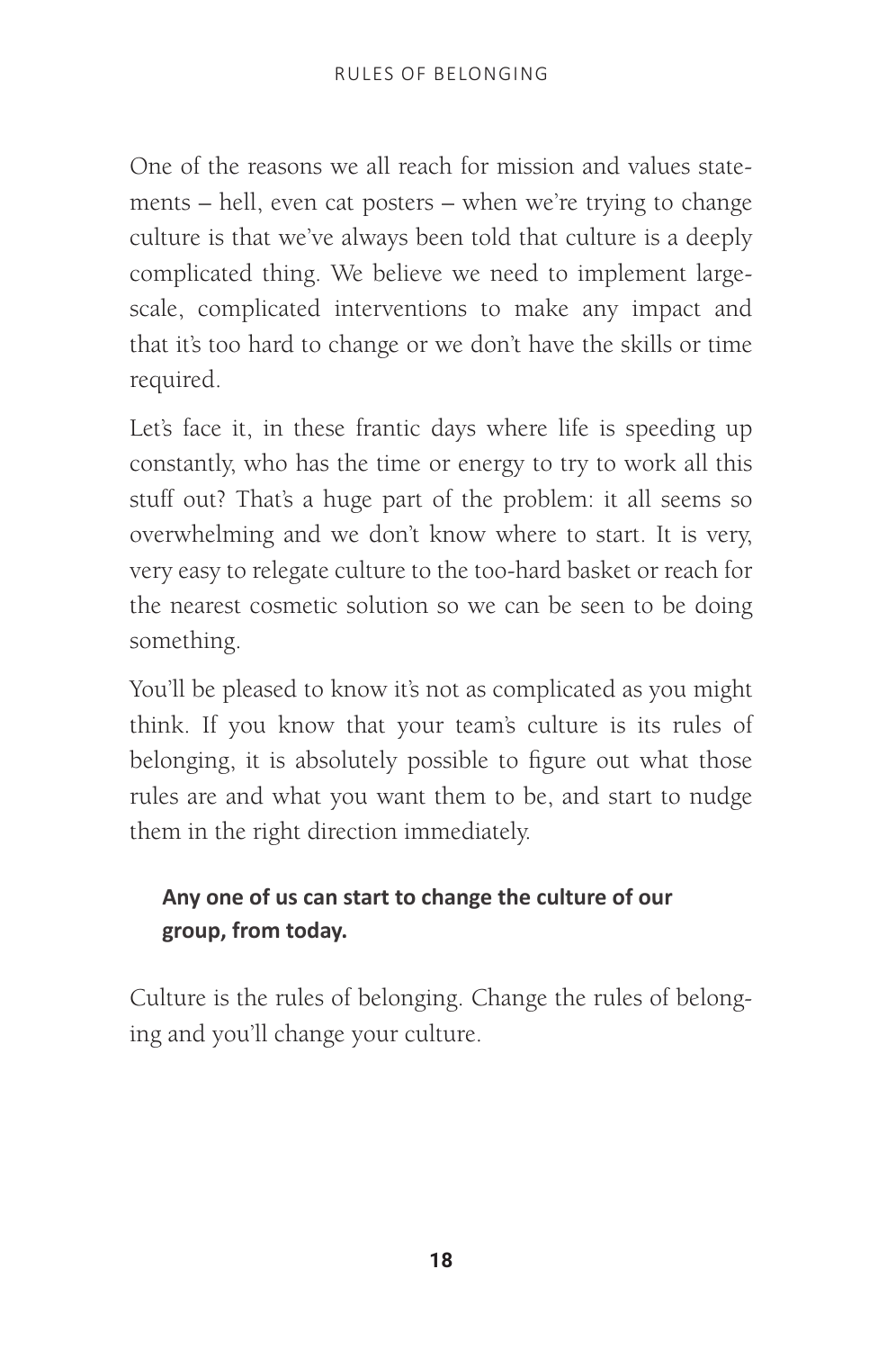## **CHAPTER SUMMARY**

Most people don't understand what culture is or how it works and have no time to work it out, so they spend a great deal of time and energy trying to solve the wrong problem. Mission, vision, values and purpose can be incredibly powerful, but they only work if they're lived (and they *very* rarely are). If they're not lived, it's more damaging to have them than not. People are often attracted to them because they, theoretically, give useful clues about what 'good' is supposed to look like around here. The problem is that they often only address issues that are superficially visible (behaviour) and don't get to what's going on underneath the surface (the interpretation of behaviour).

The interpretation of behaviour is what sets the rules of what's acceptable and what gets you ahead in the organisation; in other words, the rules of belonging. Culture is the rules of belonging. Sometimes people describe culture as 'the way we do things around here'. It should more accurately be described as 'the way we belong around here'.

Change the rules of belonging and you'll change your culture. If you don't work on changing the rules of belonging, everything else you do is just more noise.